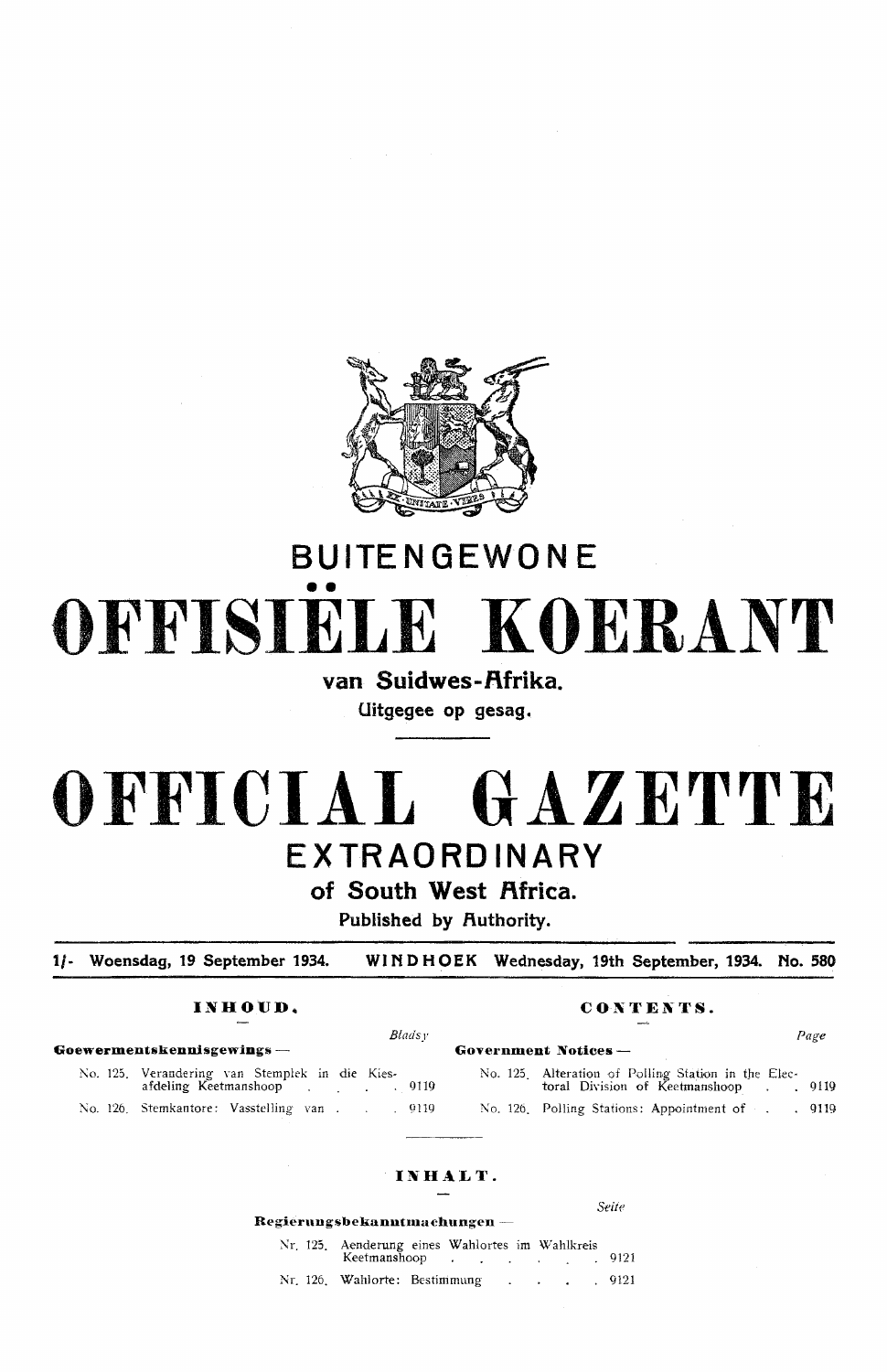## Goewermentskennisgewings.

Die volgende Goewermentskennisgewings word vir algemene informasie gepubliseer.

> F. P. COURTNEY CLARKE, *Sekretaris van Suidmes-Af rifla.*

Kantoor van die Administrateur, Windhoek.

No. 125.J [ 17 September 1934. No. 125.J [ 17th September, 1934.

#### VERANDERING VAN STEMPLEK IN DIE KIESAFDELING KEETMANSHOOP.

Ingevolge en kragtens die bevoegdhede my verleen by<br>paragraaf *sewen-en-dertig* van Deel III van die Bylae tot "De<br>Zuidwest-Afrika Konstitutie Wet -1925'' (Wet No. 42 van 1925) . maak •ek hiermee bekend dat Goewcrmentskennisgewing No. 103, gedateer die 2de dag van Mei 1932, hiercleur gewysig word deur skrapping van die woorde "(Stemplek Langvlei)" wat in .paragraaf *vier* van die Bylae daarvan voorkom en die vervanging daarvan deur die volgende woorde "(Stemplek Rooipan)".

STEMKANTORE.

Dit het die Administrateur behaag om, ooreenkomstig paragraaf *sewen-en-dertig* van Deel III van die Bylae tot "De Zuidwest-Afrika Konstitutie Wet 1925'' (Wet No. 42<br>van 1925), die plekke wat in die derde kolom van die onder**staande** Bylae aangegee is, vas te stel as die stemkantore van<br>die stemwyke wat deur Goewermentskennisgewing No. 103 g,edateer die 2de Mei 1932, omskrywe is ·en wat genoem is in die eerste en tweede kolomme van die Bylae teenoor die beskrywing van elke sodanige stemkantoor, respektiewelik, vir die doel van die stemming wat gehou moef word vir<br>die verkiesing van die verkiesbare lede van die Derde Wetgewende Vengadering, en wat, ooreenkomstig Proklamasie No.<br>23 van die 3de dag van September 1934, plaas sal vind op Woensdag die 31ste dag van Oktober 1934.

BYLAE.

## **Government Notices.**

The following Government Notices are published for general information.

Administrator's Office, Windhoek. F. P. COURTNEY CLARKE, *Secretary for South West Africa.* 

#### ALTERATION OF POLLING STATION IN THE ELECTORAL DIVISION OF . KEETMANSHOOP.

Under and by virtue of the powers vested in me by paragraph *thirty-seven* of Part III of the Schedule to the South West Africa Constitution Act, 1925 (Act No. 42 of 1925), I do hereby make known that Government Notice No. 103, which is dated the second day of May, 1932, is hereby amended by deleting the words "(Polling Station Langvlei)" appearing in paragraph *four* of the Schedule thereto and substituting therefor the words "(Polling Station Rooipan)".

#### No. 126.) [ 17 September 1934. No. 126. J *[* 17th September, 1934.

#### POLLING STATIONS.

The Administrator has been pleased, in terms of para-graph *ihirty-seven* of Part III of the Schedule to the South West Africa Constitution Act, 1925 (Act No. 42 of 1925), to appoint the places described in the third column of the Schedule annexed hereto to be the polling stations of the polling districts defined by Government Notice No. 103 dated the 2nd May, 1932, and described in the first and second columns of the Schedule opposite to the description of each such polling station, respectively, for the purpose of the poll to be taken for the election of the elective members of the Third Legislative Assembly, which, in terms of Proclamation No. 23 bearing date the 3rd day of September, 1934, shall take place on Wednesday, the 31st day of October, 1934.

SCHEDULE.

| Naam van<br>Kiesafdeling. | No. van<br>Stemwyk                             | Plek waar Stemkantoor<br>vasgestel is.                                                                                                                                                                         | Name of<br>Electoral Division. | No. of<br>Polling<br>District.                 | Place at which Polling<br>Station is appointed.                                                                                                                                                      |
|---------------------------|------------------------------------------------|----------------------------------------------------------------------------------------------------------------------------------------------------------------------------------------------------------------|--------------------------------|------------------------------------------------|------------------------------------------------------------------------------------------------------------------------------------------------------------------------------------------------------|
| <b>GIBEON</b>             | No. 34<br>No. 35<br>No. 36<br>No. 37<br>No. 38 | Magistraatshofsaal, Maltahohe,<br>Polisiepos, Kub.<br>Magistraatshofsaal, Mariental.<br>Polisiepos, Gibeon.<br>Huis van Mnr. Jasper van der<br>Westhuizen, Gross Daberas.                                      | <b>GIBEON</b>                  | No. 34<br>No. 35<br>No. 36<br>No. 37<br>No. 38 | Magistrate's Court Room,<br>Maltahohe.<br>Police Station, Kub.<br>Magistrate's Court Room,<br>Mariental.<br>Police Station, Gibeon.<br>House of Mr. Jasper van der<br>Westhuizen, Gross Daberas,     |
| <b>GOBABIS</b>            | No. 17<br>No. 18<br>No. 19<br>No. 20           | Polisiepos, Steinhausen No. 212.<br>Polisiepos, Seeis.<br>Magistraatshofsaal, Gobabis.<br>Huis van Mnr. M. G. T. Holtz-<br>hausen, Springboklaagte No.<br>269.                                                 | <b>GOBABIS</b>                 | No. 17<br>No. 18<br>No. 19<br>No. 20           | Police Station, Steinhausen No.<br>212.<br>Police Station, Seeis.<br>Magistrate's Court Room,<br>Gobabis.<br>House of Mr. M.G.T. Holtz-<br>hausen, Springboklaagte No.<br>269.                       |
| GROOTFONTEIN.             | No. 1<br>No. 2<br>No. 3<br>No. 4<br>No. 5      | Kantoor van Naturellekommis-<br>saris, Ondongua.<br>Periodieke Hofsaal, Tsumeb.<br>Magistraatshofsaal, Groot-<br>fontein.<br>Kantoor van die O.M.E.G.,<br>Kombat.<br>Hofsaal, Otavi-<br>Periodieke<br>fontein. | <b>GROOTFONTEIN</b>            | No. 1<br>No. 2<br>No. 3<br>No. 4<br>No. 5      | Native Commissioner's Office,<br>Ondongua.<br>Periodical Court Room,<br>Tsumeb.<br>Magistrate's Court Room,<br>Grootfontein.<br>O.M.E.G. Offices, Kombat.<br>Periodical Court Room,<br>Otavifontein. |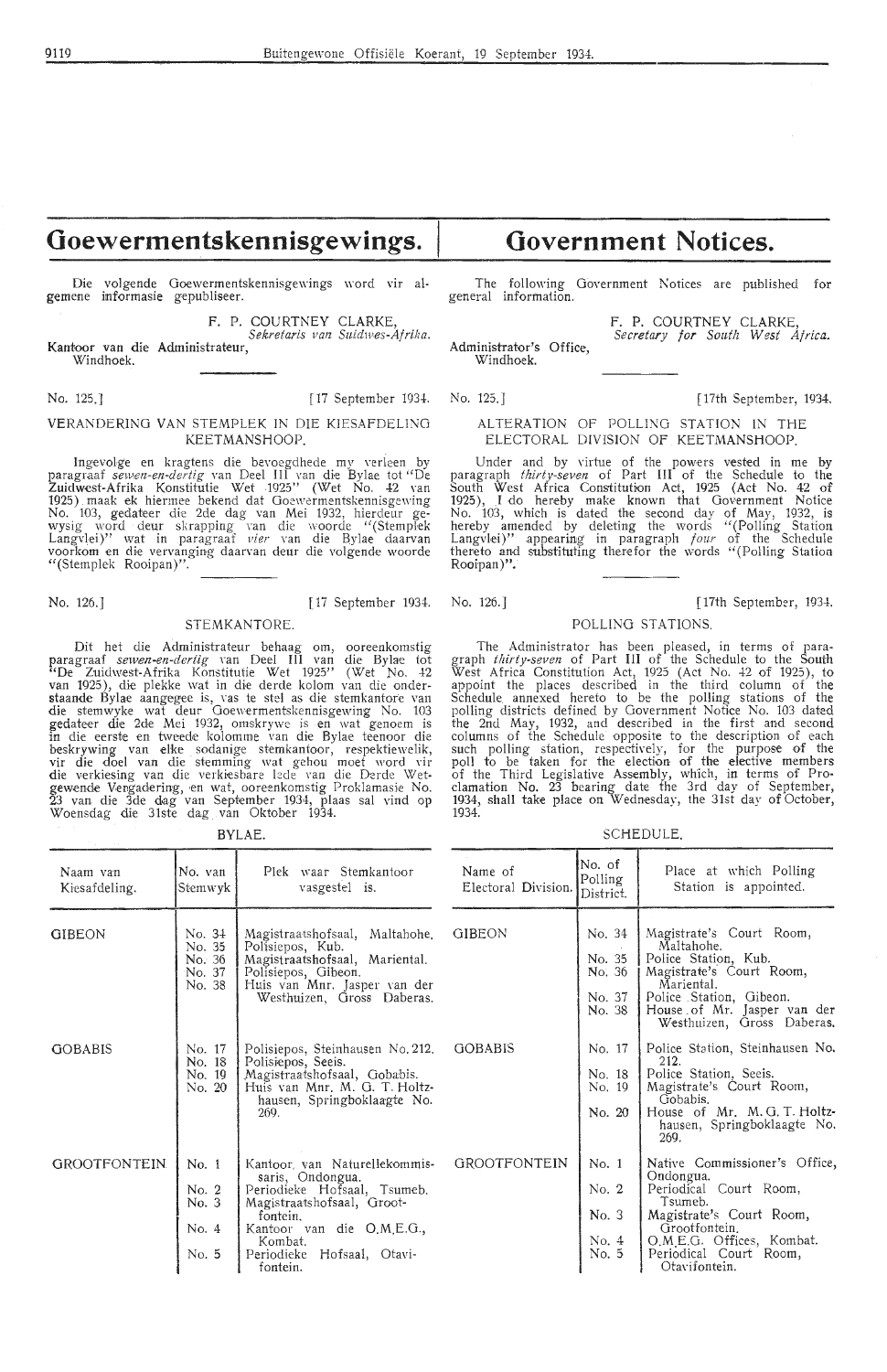| <b>KEETMANSHOOP</b>         | No. 44                     | Huis van Mnr. G. J. Barnard,<br>Plaas Rooipan No. 167.                                  | <b>KEETMANSHOOP</b>         | No. 44           | House of Mr. G. J. Barnard,<br>Farm Rooipan No. 167.                                     |
|-----------------------------|----------------------------|-----------------------------------------------------------------------------------------|-----------------------------|------------------|------------------------------------------------------------------------------------------|
|                             | No. 45<br>No. 46           | Hofsaal, Aroab.<br>Magistraatshofsaal, Keetmans-<br>hoop.                               |                             | No. 45<br>No. 46 | Court House, Aroab.<br>Magistrate's Court Room,<br>Keetmanshoop.                         |
|                             | No. 47<br>No. 48           | Polisiepos, Narubis.<br>Huis van Spoorwegploegbaas,                                     |                             | No. 47<br>No. 48 | Police Station, Narubis.<br>Ganger's Cottage, Holoog                                     |
|                             | No. 49                     | Holoogstasie.<br>Spoorwegstasiegebou, Konkiep.                                          |                             | No. 49           | Siding.<br>Railway Siding, Konkiep.                                                      |
| LUDERITZ                    | No. 29<br>No. 30           | Magistraatshofsaal, Luderitz.<br>Kantoor van "Consolidated                              | LUDERITZ                    | No. 29           | Magistrate's Court Room,<br>Luderitz.                                                    |
|                             | No. 31                     | Diamond Mines", Kolmanskop.<br>Polisiepos, "Orange River<br>Mouth".                     |                             | No. 30<br>No. 31 | Office of the Consolidated<br>Diamond Mines, Kolmanskop.<br>Police Station, Orange River |
|                             | No. 32<br>No. 33           | Hofsaal, Aus.<br>Hofsaal, Bethanie.                                                     |                             | No. 32           | Mouth.<br>Court Room, Aus.                                                               |
|                             |                            |                                                                                         |                             | No. 33           | Court Room, Bethanie.                                                                    |
| <b>OKAHANDJA</b>            | No. 11<br>No. 12<br>No. 13 | Polisiepos, Osire Süd.<br>Magistraatshofsaal, Omaruru.<br>Winkel te Bassermann No. 172. | OKAHANDJA                   | No. 11<br>No. 12 | Police Station, Osire Süd.<br>Magistrate's Court House,<br>Omaruru.                      |
|                             | No. $1\pm$<br>No. 15       | Polisiepos, Hochfeld.<br>Magistraatshofsaal, Karibib.                                   |                             | No. 13<br>No. 14 | Store, Bassermann No. 172.<br>Police Station, Hochfeld.                                  |
|                             | No. 16                     | Magistraatshofsaal, Okahandja.                                                          |                             | No. 15           | Magistrate's Court House,<br>Karibib.                                                    |
|                             |                            |                                                                                         |                             | No. 16           | Magistrate's Court House,<br>Okahandja.                                                  |
| OTJIWARONGO                 | No. 6<br>No. 7             | Periodieke Hofsaal, Otjikondo.<br>Magistraatshofsaal, Outjo.                            | OTJIWARONGO                 | No. 6            | Periodical Court Room,<br>Otjikondo.                                                     |
|                             | No. 8                      | Magistraatshofsaal,<br>Otjiwarongo.                                                     |                             | No. 7            | Magistrate's Court Room,<br>Outjo.                                                       |
|                             | No. 9                      | Kantoor van die Superinten-<br>dent, Naturellereservaat,                                |                             | No. 8            | Magistrate's Court Room,<br>Otjiwarongo.                                                 |
|                             | No. 10                     | Omatjette.<br>Periodieke Hofsaal, Kalkfeld.                                             |                             | No. 9            | Office of the Superintendent,<br>Native Reserve, Omatjette.                              |
|                             |                            |                                                                                         |                             | No. 10           | Periodical Court Room,<br>Kalkfeld.                                                      |
| STAMPRIET                   | No. 39<br>No. 40           | Polisiepos, Pretorius.<br>Huis yan Mnr. J. S. Dreyer,<br>Uhlenhorst No. 114.            | <b>STAMPRIET</b>            | No. 39<br>No. 40 | Police Station, Pretorius.<br>House of Mr. J. S. Dreyer,<br>Uhlenhorst No. 114.          |
|                             | No. 41<br>No. 42           | Auob Hotel, Stamprietfontein.<br>Polisiepos, Arahoab.                                   |                             | No. 41<br>No. 42 | Auob Hotel, Stamprietfontein.<br>Police Station, Arahoab.                                |
|                             | No. 43                     | Polisiepos, Gochas.                                                                     |                             | No. 43           | Police Station, Gochas.                                                                  |
| <b>SWAKOPMUND</b>           | No. 26<br>No. 27           | Periodieke Hofsaal, Usakos.<br>Magistraatshofsaal,                                      | <b>SWAKOPMUND</b>           | No. 26           | Periodical Court Room,<br>Usakos.                                                        |
|                             | No. 28                     | Swakopmund.<br>Periodieke Hofsaal, Walvis-                                              |                             | No. 27           | Magistrate's Court Room,<br>Swakopmund.                                                  |
|                             |                            | baai.                                                                                   |                             | No. 28           | Periodical Court Room,<br>Walvis Bay.                                                    |
| WARMBAD                     | No. 50<br>No. 51           | Periodieke Hofsaal, Ariamsvlev.<br>Huis van Mnr. P. G. L. van                           | WARMBAD                     | No. 50           | Periodical Court Room,<br>Ariamsvley.                                                    |
|                             | No. 52                     | Blerk, Fettkluft Nord No. 33.<br>Periodieke Hofsaal, Kalk-                              |                             | No. 51           | House of Mr. P. G. L. van<br>Blerk, Fettkluft Nord No. 33.                               |
|                             | No. 53                     | fontein.<br>Magistraatshofsaal, Warmbad.                                                |                             | No. 52           | Periodical Court Room,<br>Kalkfontein.                                                   |
|                             |                            |                                                                                         |                             | No. 53           | Magistrate's Court Room,<br>Warmbad.                                                     |
| WINDHOEK<br>DISTRIK         | No. 21<br>No. 22           | Magistraatshofsaal, Windhoek.<br>Huis van "Rietfontein (Wind-                           | WINDHOEK<br><b>DISTRICT</b> | No. 21           | Magistrate's Court Room.<br>Windhoek.                                                    |
|                             |                            | hoek), Karakul Proprietary<br>Limited", Brack.<br>Polisiepos, Nauchas.                  |                             | No. 22           | House<br>the<br>of<br>Rietfontein<br>(Windhoek) Karakul Pro-                             |
|                             | No. 23<br>No. 24           | Magistraatshofsaal, Rehoboth.                                                           |                             | No. 23           | prietary Limited, Brack.<br>Police Station, Nauchas.                                     |
|                             |                            |                                                                                         |                             | No. 24           | Magistrate's Court Room,<br>Rehoboth.                                                    |
| WINDHOEK<br><b>SENTRAAL</b> | No. 25                     | Direkteurskamer van die Land-<br>bank, Poststraat, Windhoek.                            | WINDHOEK<br>CENTRAL.        | No. 25           | Land Bank Board Room, Post<br>Street, Windhoek.                                          |